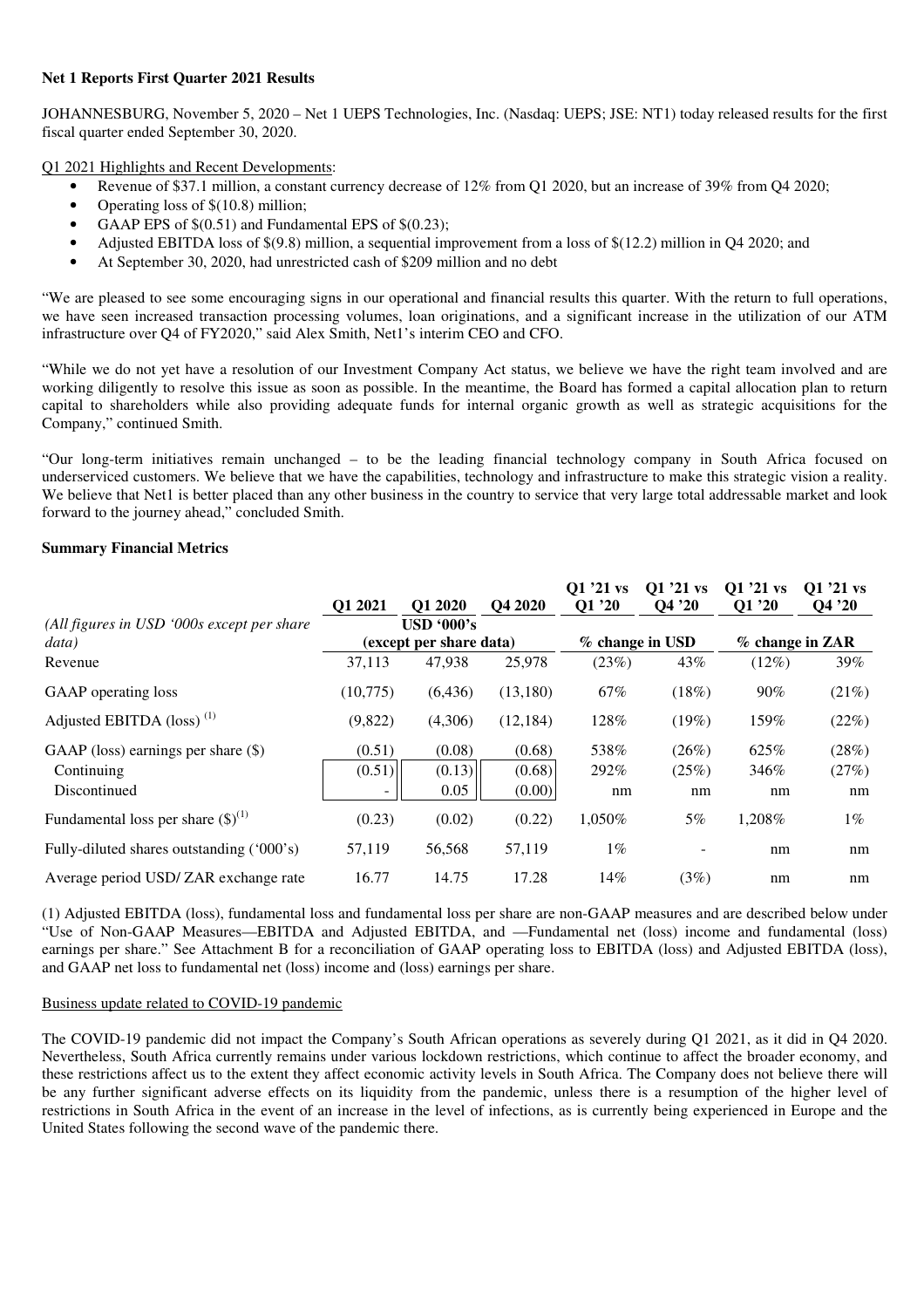### **Factors impacting comparability of our Q1 2021 and Q1 2020 results**

- *Lower revenue:* Our revenues decreased 12% in ZAR primarily due to fewer prepaid airtime sales and lower account fee revenue, which was partially offset by higher transaction fees;
- *Ongoing operating losses:* Operating costs are largely in line with the prior period in ZAR due to the largely fixed cost nature of the costs base. As a result, we continue to experience operating losses as a result of depressed revenues; and
- *Adverse foreign exchange movements:* The U.S. dollar was 14% stronger against the ZAR during Q1 2021, which adversely impacted our reported results.

### **Results of Operations by Segment and Liquidity**

### *Processing*

Segment revenue was \$23.3 million in Q1 2021, down 9%, compared with Q1 2020 but increased 34% compared to Q4 2020 on a constant currency basis. Excluding IPG, segment revenue decreased primarily due to fewer prepaid airtime sales, which was partially offset by higher volume-driven transaction fees. Excluding IPG, Processing operating loss has been impacted lower revenue and by an increase in transaction-based costs. IPG incurred an operating loss but is in the process of being closed down. Our operating loss margin for Q1 2021 and 2020 was (29.8%) and (18.3%), respectively. Excluding IPG, our operating loss margin for the Processing segment was (19.5%) and (12.1%) during Q1 2021 and 2020, respectively.

### *Financial services*

Segment revenue from continuing operations was \$8.3 million in Q1 2021, down 34% on a constant currency basis compared with Q1 2020 and down from \$8.8 million compared to Q4 2020. Segment revenue decreased due to lower account fee revenue whilst lending and insurance revenues were relatively flat compared to the prior period. The segment incurred an operating loss compared with fiscal 2020 primarily due to the reduction in account fee revenue as well as higher employee-related costs and an increase in insurance claims experience. Operating (loss) income margin for Q1 2021 and 2020 was (28.7%) and 2.4%, respectively.

### *Technology*

Segment revenue was \$6.2 million in Q1 2021, down 2% on a constant currency basis compared with Q1 2020 but significantly higher than the \$1.9 million in Q4 2020. Operating income for Q1 2021 improved compared with fiscal 2020 due to improved margins on the sale of hardware. Operating income margin for the Technology segment was 28.6% and 15.9% during Q1 2021 and 2020, respectively

#### *Corporate/eliminations*

Our corporate expenses increased primarily due to foreign exchange losses incurred and higher legal fees, which were partially offset by lower audit and consulting fees.

### *Cash flow and liquidity*

At September 30, 2020, cash and cash equivalents were \$209.2 million and comprised of U.S. dollar-denominated balances of \$174.0 million, ZAR-denominated balances of ZAR 547.2 million (\$32.5 million), and other currency deposits, primarily Botswana pula, of \$2.7 million, all amounts translated at exchange rates applicable as of September 30, 2020. The decrease in unrestricted cash balances from June 30, 2020, was primarily due to the payment of Federal income taxes, weak trading activities and an increase in our lending book, which was partially offset by the receipt of the outstanding proceeds related to the sale of our Korean business.

Excluding the impact of income taxes, cash used in operating activities during the first quarter of fiscal 2021 was impacted by the cash losses incurred by the majority of our continuing operations and the growth in our lending book. Net cash used in operating activities during the first quarter of fiscal 2020 includes the contribution from our Korean operations. We paid income taxes of approximately \$15.4 million during Q1 2021, compared with \$1.9 million during Q1 2020. Capital expenditures for Q1 2021 and 2020 were \$0.3 million and \$2.6 million, respectively.

### **Conference Call**

We will host a conference call to review these results on November 6, 2020, at 8:00 a.m. Eastern Time. To participate in the call, dial 1-508-924-4326 (US and Canada), 0333-300-1418 (U.K. only) or 010-201-6800 (South Africa only) ten minutes prior to the start of the call. Callers should request "Net1 call" upon dial-in. The call will also be webcast on the Net1 homepage, www.net1.com. Please click on the webcast link at least ten minutes prior to the call. A webcast of the call will be available for replay on the Net1 website through November 29, 2020.

**Participants are now able to pre-register for the November 6, 2020, conference call by navigating to https://www.diamondpass.net/4251389. Participants utilizing this pre-registration service will receive their dial-in number upon registration.**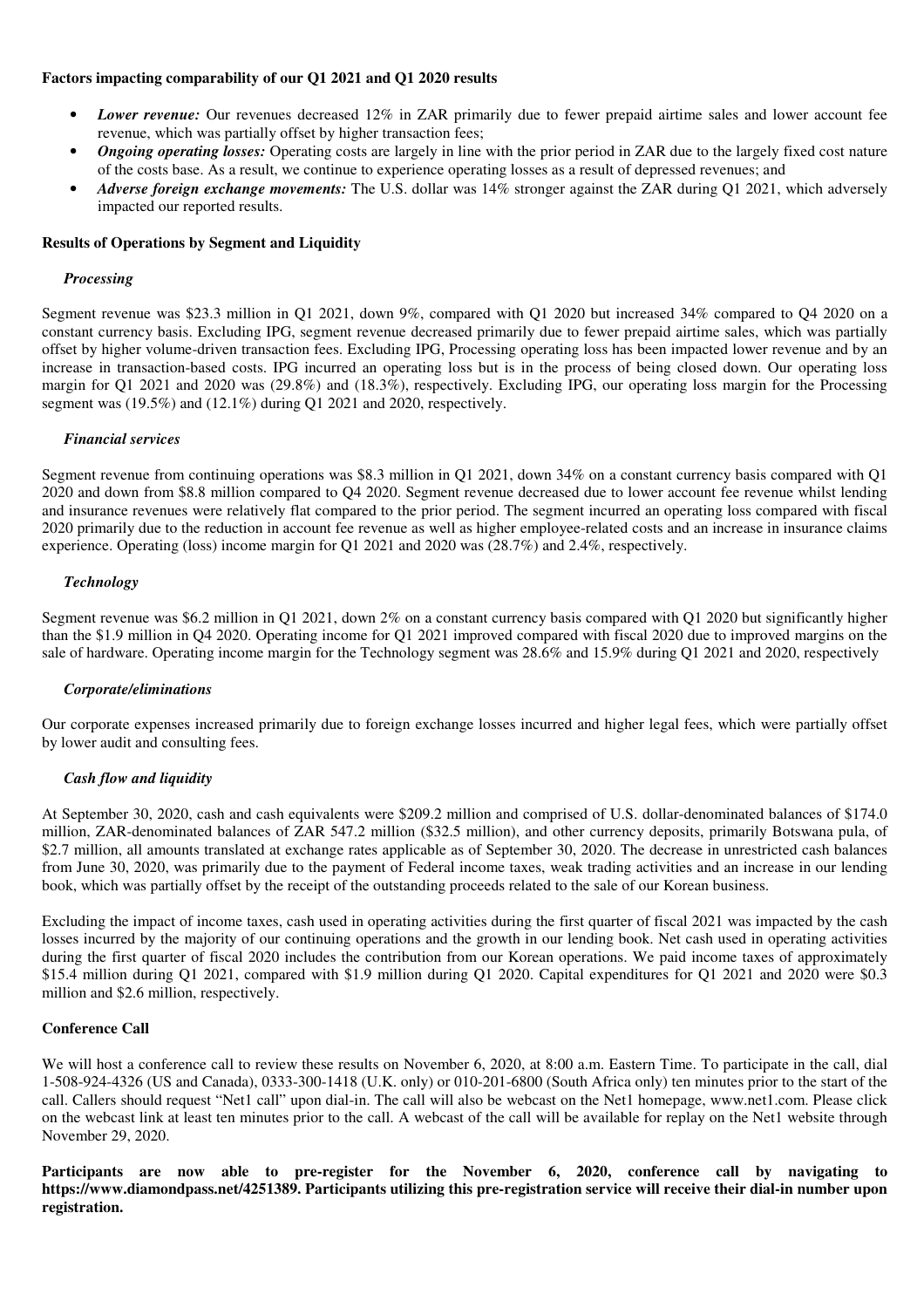### **Use of Non-GAAP Measures**

U.S. securities laws require that when we publish any non-GAAP measures, we disclose the reason for using these non-GAAP measures and provide reconciliations to the most directly comparable GAAP measures. The presentation of EBITDA, adjusted EBITDA, fundamental net (loss) income and fundamental (loss) earnings per share and headline (loss) earnings per share are non-GAAP measures.

### *EBITDA and adjusted EBITDA*

Earnings before interest, tax, depreciation and amortization ("EBITDA") is GAAP operating (loss) income adjusted for depreciation and amortization. Adjusted EBITDA is EBITDA adjusted for costs related to acquisitions and transactions consummated or ultimately not pursued.

### *Fundamental net (loss) income and fundamental (loss) earnings per share*

Fundamental net (loss) income and (loss) earnings per share is GAAP net (loss) income and (loss) earnings per share adjusted for the amortization of acquisition-related intangible assets (net of deferred taxes), stock-based compensation charges, and unusual nonrecurring items, including costs related to acquisitions and transactions consummated or ultimately not pursued.

Fundamental net (loss) income and (loss) earnings per share for fiscal 2021 also includes impairment losses related to our equityaccounted investment and the deferred tax liability reversal related to the impairment of the equity-accounted investment, and fiscal 2020 also includes the amortization of intangible assets (net of deferred taxes) related to equity-accounted investments.

Management believes that the EBITDA, adjusted EBITDA, fundamental net (loss) income and (loss) earnings per share metric enhances its own evaluation, as well as an investor's understanding, of our financial performance. Attachment B presents the reconciliation between GAAP operating income and EBITDA and adjusted EBITDA; and GAAP net (loss) income and (loss) earnings per share and fundamental net (loss) income and (loss) earnings per share.

### *Headline (loss) earnings per share ("H(L)EPS")*

The inclusion of H(L)EPS in this press release is a requirement of our listing on the JSE. H(L)EPS basic and diluted is calculated using net (loss) income which has been determined based on GAAP. Accordingly, this may differ to the headline (loss) earnings per share calculation of other companies listed on the JSE as these companies may report their financial results under a different financial reporting framework, including but not limited to, International Financial Reporting Standards.

H(L)EPS basic and diluted is calculated as GAAP net (loss) income adjusted for the impairment losses related to our equity-accounted investments and (profit) loss on sale of property, plant and equipment. Attachment C presents the reconciliation between our net (loss) income used to calculate (loss) earnings per share basic and diluted and HE(L)PS basic and diluted and the calculation of the denominator for headline diluted (loss) earnings per share.

### **About Net1**

Net1 is a South African-focused financial technology company with a presence in Africa, Asia and Europe. Net1 utilizes its proprietary banking and payment technology to distribute low-cost financial and value-added services to underserved consumers and small businesses. The Company also provides transaction processing services, including being a payment processor and bill payment platform in South Africa. Net1 leverages its strategic investments in banks, telecom and mobile payment technology companies to further expand its product offerings or to enter new markets.

Net1 has a primary listing on NASDAQ (NasdaqGS: UEPS) and a secondary listing on the Johannesburg Stock Exchange (JSE: NT1). Visit www.net1.com for additional information about Net1.

#### **Forward-Looking Statements**

This announcement contains forward-looking statements that involve known and unknown risks and uncertainties. A discussion of various factors that may cause our actual results, levels of activity, performance or achievements to differ materially from those expressed in such forward-looking statements are included in our filings with the Securities and Exchange Commission. We undertake no obligation to revise any of these statements to reflect future events.

# **Investor Relations Contact:**

Dara Dierks Managing Director – ICR Email: net1IR@icrinc.com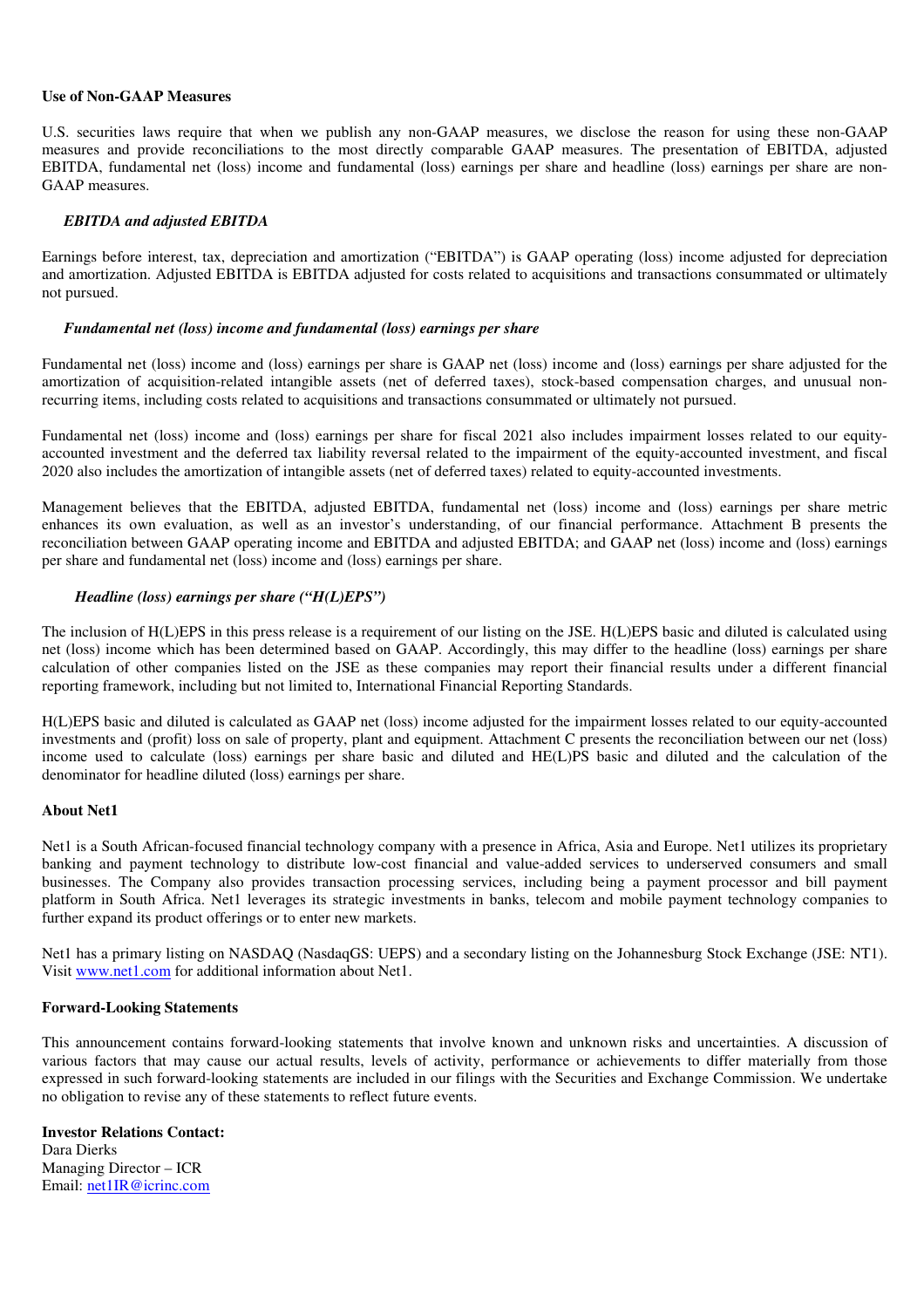**Media Relations Contact:**  Bridget von Holdt Business Director – BCW Phone: +27-82-610-0650 Email: Bridget.vonholdt@bcw-global.com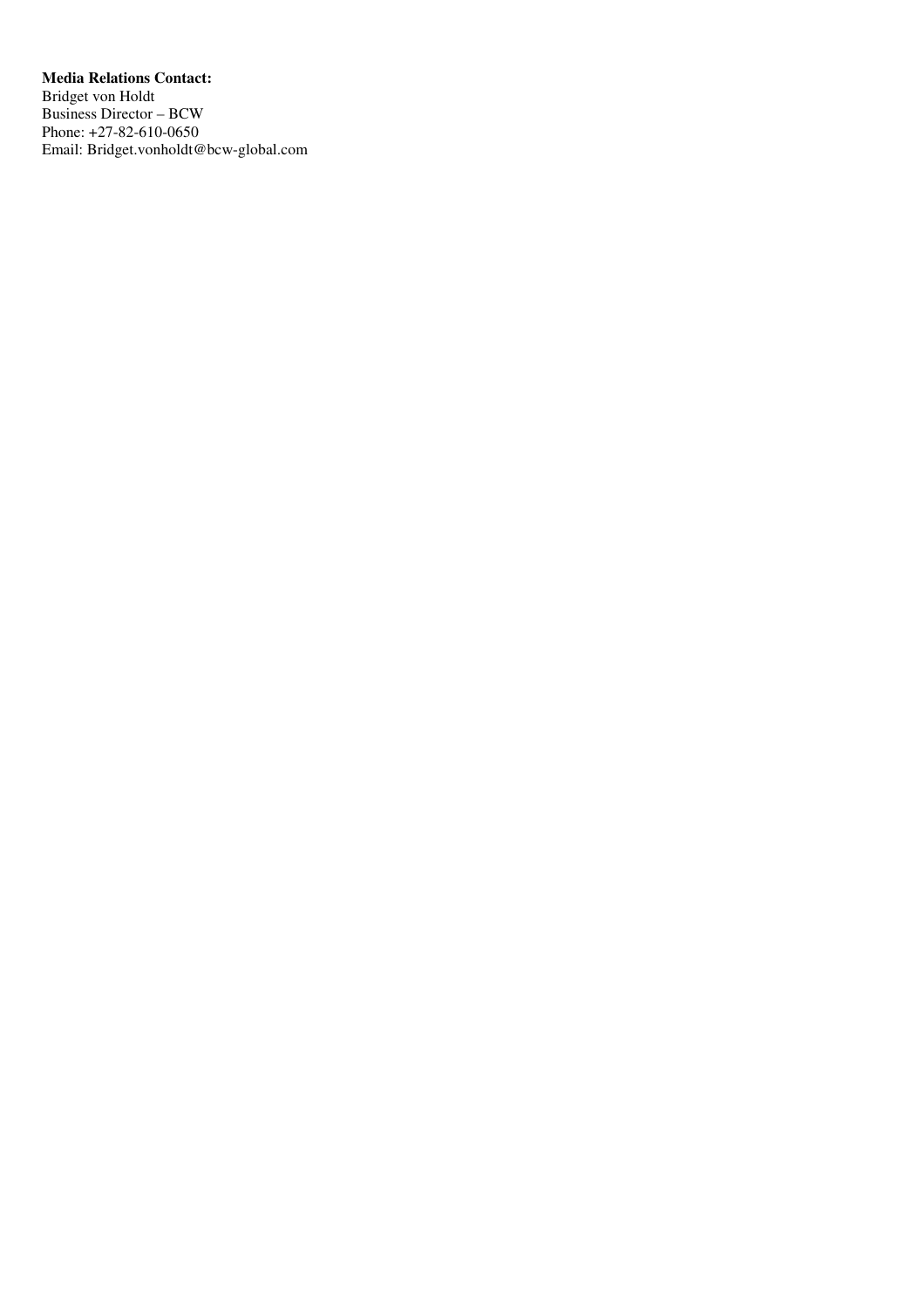## **NET 1 UEPS TECHNOLOGIES, INC. Unaudited Condensed Consolidated Statements of Operations**

| aaanta conathsta consonaatta biattintins of                       | <b>Unaudited</b>          |                          |          |                |
|-------------------------------------------------------------------|---------------------------|--------------------------|----------|----------------|
|                                                                   | <b>Three months ended</b> |                          |          |                |
|                                                                   | September 30,             |                          |          |                |
|                                                                   |                           | 2020                     |          | 2019           |
|                                                                   |                           | (In thousands)           |          |                |
| <b>REVENUE</b>                                                    | \$                        | 37,113                   | \$       | 47,938         |
| <b>EXPENSE</b>                                                    |                           |                          |          |                |
| Cost of goods sold, IT processing, servicing and support          |                           | 28,437                   |          | 32,428         |
| Selling, general and administration                               |                           | 18,528                   |          | 20,622         |
| Depreciation and amortization                                     |                           | 923                      |          | 1,324          |
| <b>OPERATING LOSS</b>                                             |                           | (10,775)                 |          | (6, 436)       |
| <b>INTEREST INCOME</b>                                            |                           | 611                      |          | 363            |
| <b>INTEREST EXPENSE</b>                                           |                           | 747                      |          | 1,347          |
| LOSS BEFORE INCOME TAX (BENEFIT) EXPENSE                          |                           | (10, 911)                |          | (7, 420)       |
| INCOME TAX (BENEFIT) EXPENSE                                      |                           | (1,090)                  |          | 970            |
| NET LOSS BEFORE (LOSS) EARNINGS FROM EQUITY-ACCOUNTED INVESTMENTS |                           | (9,821)                  |          | (8,390)        |
| (LOSS) EARNINGS FROM EQUITY-ACCOUNTED INVESTMENTS                 |                           | (19, 137)                |          | 1,063          |
| NET LOSS FROM CONTINUING OPERATIONS                               |                           | (28,958)                 |          | (7, 327)       |
| NET INCOME FROM DISCONTINUED OPERATIONS                           |                           |                          |          | 2,935          |
| <b>NET LOSS</b>                                                   |                           | (28,958)                 |          | (4, 392)       |
| NET (LOSS) INCOME ATTRIBUTABLE TO NET1                            |                           | (28,958)                 |          | (4, 392)       |
| Continuing                                                        |                           | (28,958)                 |          | (7, 327)       |
| Discontinued                                                      | \$                        |                          | \$       | 2,935          |
| Net (loss) earnings per share, in United States dollars:          |                           |                          |          |                |
| Basic (loss) earnings attributable to Net1 shareholders           | \$                        | (0.51)                   | \$       | (0.08)         |
| Continuing<br>Discontinued                                        | \$<br>\$                  | (0.51)                   | \$<br>\$ | (0.13)         |
| Diluted (loss) earnings attributable to Net1 shareholders         | \$                        | (0.51)                   | \$       | 0.05<br>(0.08) |
| Continuing                                                        | \$                        | (0.51)                   | \$       | (0.13)         |
| Discontinued                                                      | \$                        | $\overline{\phantom{a}}$ | \$       | 0.05           |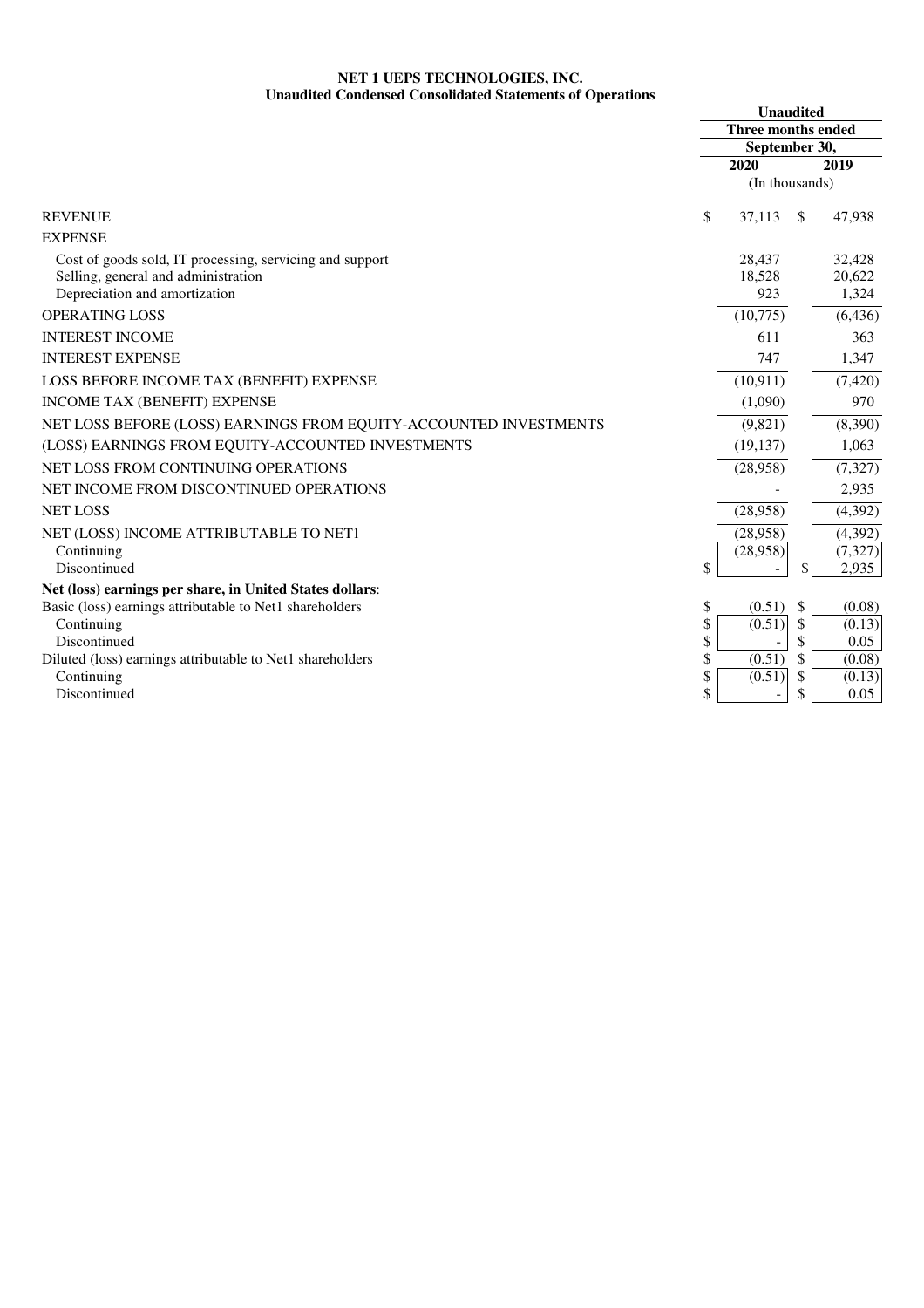## **NET 1 UEPS TECHNOLOGIES, INC. Unaudited Consolidated Balance Sheets**

|                                                                                                            | <b>Unaudited</b><br>September 30,<br>2020 |                                   | (A)<br>June 30,<br>2020 |           |
|------------------------------------------------------------------------------------------------------------|-------------------------------------------|-----------------------------------|-------------------------|-----------|
|                                                                                                            |                                           | (In thousands, except share data) |                         |           |
| <b>ASSETS</b>                                                                                              |                                           |                                   |                         |           |
| <b>CURRENT ASSETS</b><br>Cash and cash equivalents                                                         | \$                                        | 209,185                           | \$                      | 217,671   |
| Restricted cash                                                                                            |                                           | 6,726                             |                         | 14,814    |
| Accounts receivable, net of allowance of - September: \$286; June: \$253 and other receivables             |                                           | 28,314                            |                         | 43,068    |
| Finance loans receivable, net of allowance of - September: \$8,077; June: \$7,658                          |                                           | 20,508                            |                         | 15,879    |
| Inventory                                                                                                  |                                           | 18,084                            |                         | 19,860    |
| Total current assets before settlement assets                                                              |                                           | 282,817                           |                         | 311,292   |
| Settlement assets                                                                                          |                                           | 3,993                             |                         | 8,014     |
| Total current assets                                                                                       |                                           | 286,810                           |                         | 319,306   |
| PROPERTY, PLANT AND EQUIPMENT, net of accumulated depreciation of - September: \$31,182; June:<br>\$29,524 |                                           | 6,286                             |                         | 6,656     |
| OPERATING LEASE RIGHT-OF-USE                                                                               |                                           | 4,848                             |                         | 5,395     |
| EQUITY-ACCOUNTED INVESTMENTS                                                                               |                                           | 50,367                            |                         | 65,836    |
| <b>GOODWILL</b>                                                                                            |                                           | 24,865                            |                         | 24,169    |
| INTANGIBLE ASSETS, net of accumulated amortization of - September: \$27,798; June: \$27,325                |                                           | 548                               |                         | 612       |
| DEFERRED INCOME TAXES                                                                                      |                                           | 288                               |                         | 358       |
| OTHER LONG-TERM ASSETS, including reinsurance assets                                                       |                                           | 30,172                            |                         | 31,346    |
| <b>TOTAL ASSETS</b>                                                                                        |                                           | 404,184                           |                         | 453.678   |
| <b>LIABILITIES</b>                                                                                         |                                           |                                   |                         |           |
| <b>CURRENT LIABILITIES</b>                                                                                 |                                           |                                   |                         |           |
| Short-term credit facilities for ATM funding                                                               |                                           | 6,726                             |                         | 14,814    |
| Accounts payable                                                                                           |                                           | 5,213                             |                         | 6,287     |
| Other payables                                                                                             |                                           | 25,242                            |                         | 23,779    |
| Operating lease right of use lease liability - current                                                     |                                           | 1,921                             |                         | 2,251     |
| Income taxes payable                                                                                       |                                           | 1,298                             |                         | 16,157    |
| Total current liabilities before settlement obligations                                                    |                                           | 40,400                            |                         | 63,288    |
| Settlement obligations                                                                                     |                                           | 3,993                             |                         | 8,015     |
| Total current liabilities                                                                                  |                                           | 44,393                            |                         | 71,303    |
| DEFERRED INCOME TAXES                                                                                      |                                           | 91                                |                         | 1,859     |
| RIGHT-OF-USE OPERATING LEASE LIABILITY - LONG TERM                                                         |                                           | 3,105                             |                         | 3,312     |
| OTHER LONG-TERM LIABILITIES, including insurance policy liabilities                                        |                                           | 2,074                             |                         | 2,012     |
| <b>TOTAL LIABILITIES</b>                                                                                   |                                           | 49,663                            |                         | 78,486    |
| COMMITMENTS AND CONTINGENCIES                                                                              |                                           |                                   |                         |           |
| REDEEMABLE COMMON STOCK                                                                                    |                                           | 84,979                            |                         | 84,979    |
| <b>EQUITY</b>                                                                                              |                                           |                                   |                         |           |
| <b>NET1 EQUITY:</b>                                                                                        |                                           |                                   |                         |           |
| <b>COMMON STOCK</b>                                                                                        |                                           |                                   |                         |           |
| Authorized: 200,000,000 with \$0.001 par value;                                                            |                                           |                                   |                         |           |
| Issued and outstanding shares, net of treasury: September: \$56,638,725; June: \$57,118,925                |                                           | 80                                |                         | 80        |
|                                                                                                            |                                           |                                   |                         |           |
| PREFERRED STOCK                                                                                            |                                           |                                   |                         |           |
| Authorized shares: 50,000,000 with \$0.001 par value;                                                      |                                           |                                   |                         |           |
| Issued and outstanding shares, net of treasury: September: -; June: -                                      |                                           |                                   |                         |           |
| ADDITIONAL PAID-IN-CAPITAL                                                                                 |                                           | 301,946                           |                         | 301,489   |
| TREASURY SHARES, AT COST: September: \$24,891,292; June: \$24,891,292                                      |                                           | (286,951)                         |                         | (286,951) |
| ACCUMULATED OTHER COMPREHENSIVE LOSS                                                                       |                                           | (161, 245)                        |                         | (169,075) |
| RETAINED EARNINGS                                                                                          |                                           | 415,712<br>269,542                |                         | 444,670   |
| TOTAL NET1 EQUITY<br>NON-CONTROLLING INTEREST                                                              |                                           |                                   |                         | 290,213   |
| <b>TOTAL EQUITY</b>                                                                                        |                                           | 269,542                           |                         | 290,213   |
|                                                                                                            |                                           |                                   |                         |           |
| TOTAL LIABILITIES, REDEEMABLE COMMON STOCK AND SHAREHOLDERS' EQUITY                                        |                                           | 404,184                           | \$                      | 453,678   |
| (A) Derived from audited consolidated financial statements.                                                |                                           |                                   |                         |           |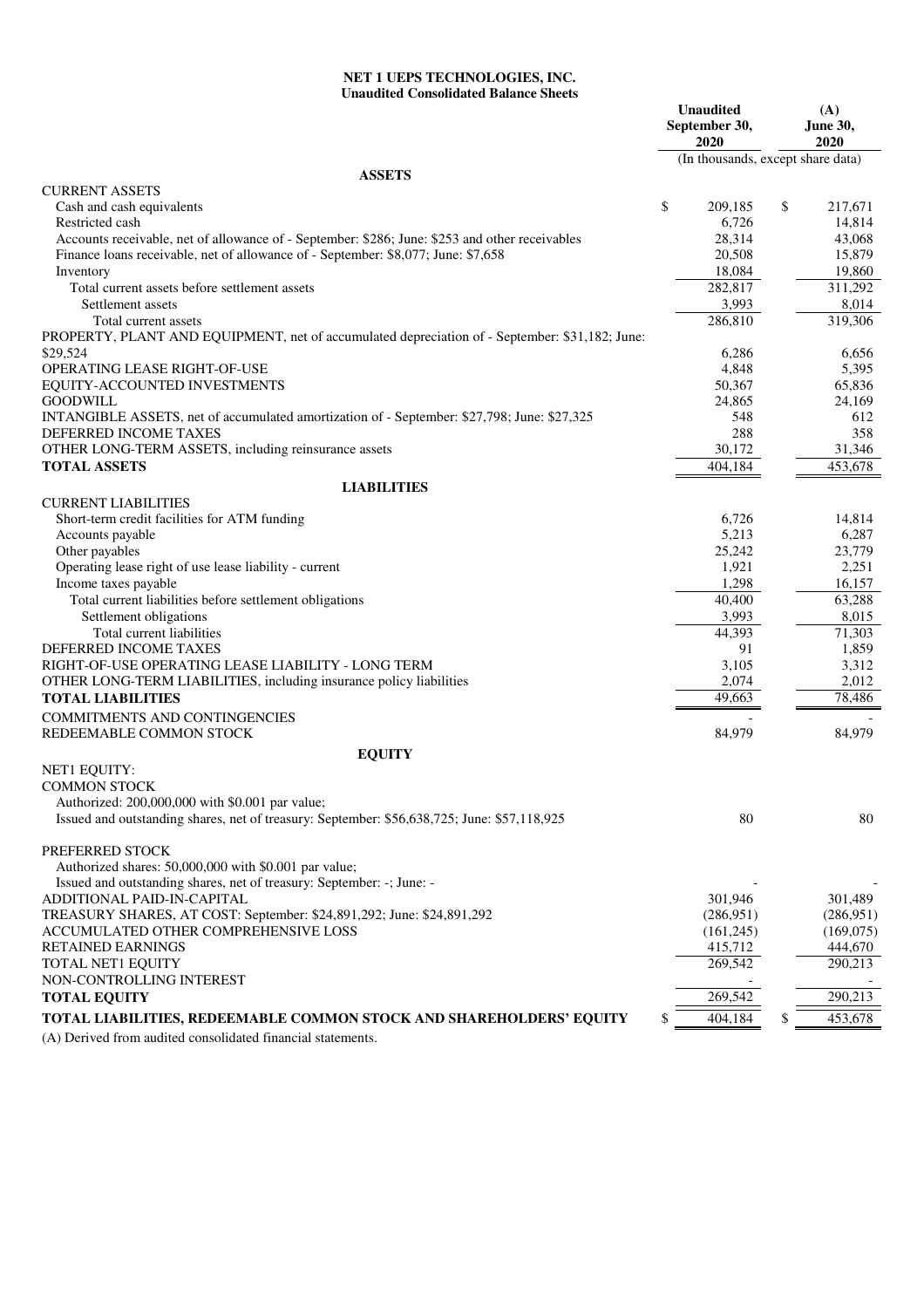## **NET 1 UEPS TECHNOLOGIES, INC. Unaudited Condensed Consolidated Statements of Cash Flows**

|                                                                                                           | <b>Unaudited</b> |                    |    |            |  |  |
|-----------------------------------------------------------------------------------------------------------|------------------|--------------------|----|------------|--|--|
|                                                                                                           |                  | Three months ended |    |            |  |  |
|                                                                                                           |                  | September 30,      |    |            |  |  |
|                                                                                                           |                  | 2020               |    | 2019       |  |  |
|                                                                                                           |                  | (In thousands)     |    |            |  |  |
| <b>Cash flows from operating activities</b>                                                               |                  |                    |    |            |  |  |
| Net loss                                                                                                  | \$               | (28,958)           | -S | (4,392)    |  |  |
| Depreciation and amortization                                                                             |                  | 923                |    | 4,765      |  |  |
| Movement in allowance for doubtful accounts receivable                                                    |                  | 514                |    | 512        |  |  |
| Loss (Earnings) from equity-accounted investments                                                         |                  | 19,137             |    | (1,063)    |  |  |
| Movement in allowance for doubtful loans                                                                  |                  | 78                 |    |            |  |  |
| Fair value adjustment related to financial liabilities                                                    |                  | 886                |    | 87         |  |  |
| Interest payable                                                                                          |                  | (63)               |    | 632        |  |  |
| Loss (Profit) on disposal of property, plant and equipment                                                |                  | (10)               |    | (154)      |  |  |
| Stock-based compensation charge                                                                           |                  | 399                |    | 387        |  |  |
| Dividends received from equity accounted investments                                                      |                  | 57                 |    | 1,068      |  |  |
| Decrease (Increase) in accounts receivable, pre-funded social welfare grants receivable and finance loans |                  |                    |    |            |  |  |
| receivable                                                                                                |                  | (8,115)            |    | (5,666)    |  |  |
| (Increase) Decrease in inventory                                                                          |                  | 2,359              |    | (12, 313)  |  |  |
| (Decrease) Increase in accounts payable and other payables                                                |                  | (415)              |    | (3,396)    |  |  |
| (Decrease) Increase in taxes payable                                                                      |                  | (14, 917)          |    | 1,288      |  |  |
| Decrease in deferred taxes                                                                                |                  | (1,755)            |    | (88)       |  |  |
| Net cash used in operating activities                                                                     |                  | (29, 880)          |    | (18, 333)  |  |  |
| <b>Cash flows from investing activities</b>                                                               |                  |                    |    |            |  |  |
| Capital expenditures                                                                                      |                  | (275)              |    | (2,624)    |  |  |
| Proceeds from disposal of property, plant and equipment                                                   |                  | 16                 |    | 213        |  |  |
| Proceeds from disposal of Net1 Korea, net of cash disposed                                                |                  | 20,114             |    |            |  |  |
| Proceeds from disposal of DNI as equity-accounted investment                                              |                  | 329                |    |            |  |  |
| Investment in equity-accounted investments                                                                |                  |                    |    | (1,250)    |  |  |
| Loan to equity-accounted investment                                                                       |                  | (78)               |    |            |  |  |
| Repayment of loans by equity-accounted investments                                                        |                  |                    |    | 4,268      |  |  |
| Net change in settlement assets                                                                           |                  | 4,068              |    | (13,509)   |  |  |
| Net cash provided by (used in) investing activities                                                       |                  | 24,174             |    | (12,902)   |  |  |
| <b>Cash flows from financing activities</b>                                                               |                  |                    |    |            |  |  |
| Proceeds from bank overdraft                                                                              |                  | 69,146             |    | 183,674    |  |  |
| Repayment of bank overdraft                                                                               |                  | (76, 850)          |    | (184, 829) |  |  |
| Proceeds from disgorgement of shareholders' short-swing profits                                           |                  | 98                 |    |            |  |  |
| Long-term borrowings utilized                                                                             |                  |                    |    | 14,798     |  |  |
| Guarantee fee                                                                                             |                  |                    |    | (148)      |  |  |
| Finance lease capital repayments                                                                          |                  |                    |    | (26)       |  |  |
| Net change in settlement obligations                                                                      |                  | (4,068)            |    | 13,509     |  |  |
| Net cash (used in) provided by financing activities                                                       |                  | (11,674)           |    | 26,978     |  |  |
| Effect of exchange rate changes on cash                                                                   |                  | 806                |    | (6, 455)   |  |  |
| Net decrease in cash, cash equivalents and restricted cash                                                |                  | (16, 574)          |    | (10,712)   |  |  |
| Cash, cash equivalents and restricted cash - beginning of period                                          |                  | 232,485            |    | 121,511    |  |  |
| Cash, cash equivalents and restricted cash - end of period                                                | \$               | 215,911            | \$ | 110,799    |  |  |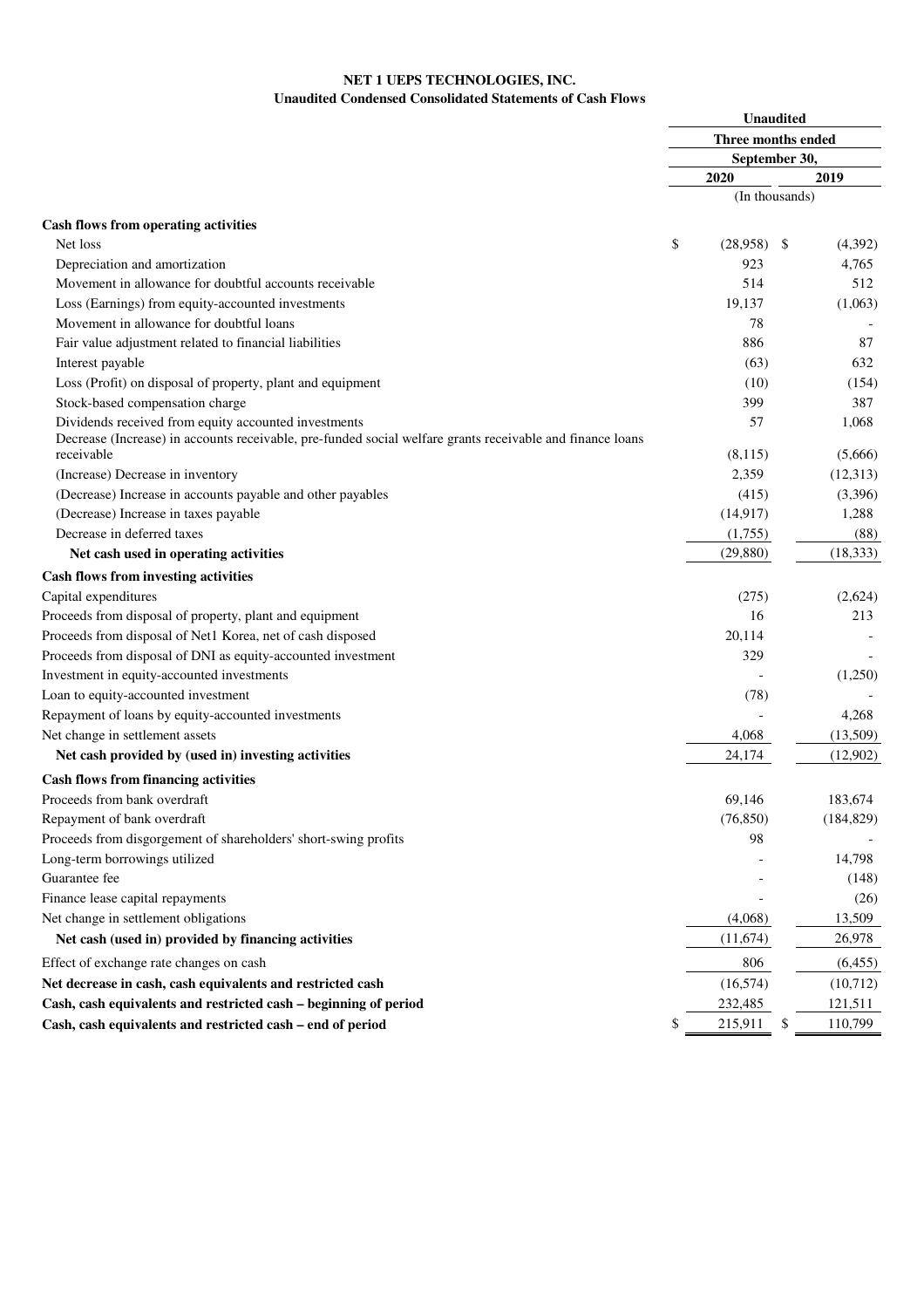## **Net 1 UEPS Technologies, Inc.**

## **Attachment A**

**Operating segment revenue, operating (loss) income and operating (loss) margin:** 

**Three months ended September 30, 2020 and 2019 and June 30, 2020** 

|                                       |                                |             |               |             | Change - actual |           | Change -<br>constant<br>exchange rate $^{(1)}$ |           |
|---------------------------------------|--------------------------------|-------------|---------------|-------------|-----------------|-----------|------------------------------------------------|-----------|
|                                       |                                |             |               |             | Q1 '21          | Q1 '21    | Q1 '21                                         | Q1 '21    |
| Key segmental data, in '000, except   |                                |             |               |             | <b>VS</b>       | <b>VS</b> | <b>VS</b>                                      | <b>VS</b> |
| margins                               | Q1 '21                         | Q1 '20      |               | Q4 '20      | Q1 '20          | Q4 '20    | Q1 '20                                         | Q4 '20    |
| <b>Revenue:</b>                       |                                |             |               |             |                 |           |                                                |           |
| Processing                            | \$<br>24,483<br>\$             | 30,017      | \$            | 17,818      | (18%)           | 37%       | (7%)                                           | 33%       |
| <b>IPG</b>                            | 1,209                          | 793         |               | 921         | 52%             | 31%       | 73%                                            | 27%       |
| All Other                             | 23,274                         | 29,224      |               | 16,897      | $(20\%)$        | 38%       | $(9\%)$                                        | 34%       |
| Financial services                    | 8,265                          | 14,168      |               | 8,751       | (42%)           | (6%)      | (34%)                                          | (8%)      |
| Technology                            | 6,211                          | 7,209       |               | 1,932       | $(14\%)$        | 221%      | (2%)                                           | 212%      |
| Subtotal: Operating segments          | 38,959                         | 51,394      |               | 28,501      | (24%)           | 37%       | (14%)                                          | 33%       |
| Intersegment eliminations             | (1, 846)                       | (3, 456)    |               | (2,523)     | (47%)           | (27%)     | (39%)                                          | (29%)     |
| <b>Consolidated revenue</b>           | \$<br>37,113<br>\$.            | 47,938      | \$.           | 25,978      | (23%)           | 43%       | $(12\%)$                                       | 39%       |
| <b>Operating (loss) income:</b>       |                                |             |               |             |                 |           |                                                |           |
| Processing                            | \$<br>(7,301)<br>$\mathcal{S}$ | (5,505)     | $\mathcal{S}$ | (10,089)    | 33%             | (28%)     | 51%                                            | $(30\%)$  |
| <b>IPG</b>                            | (2,772)                        | (1,973)     |               | (4,280)     | 40%             | (35%)     | 60%                                            | (37%)     |
| All Other                             | (4,529)                        | (3,532)     |               | (5,809)     | 28%             | (22%)     | 46%                                            | (24%)     |
| Financial services                    | (2,372)                        | 345         |               | (1,016)     | nm              | 133%      | nm                                             | 127%      |
| Technology                            | 1,775                          | 1,145       |               | 136         | 55%             | 1,205%    | 76%                                            | 1,167%    |
| Subtotal: Operating segments          | (7,898)                        | (4,015)     |               | (10,969)    | 97%             | (28%)     | 124%                                           | $(30\%)$  |
| Corporate/Eliminations                | (2,877)                        | (2,421)     |               | (2,211)     | 19%             | 30%       | 35%                                            | 26%       |
| <b>Consolidated operating (loss)</b>  | \$<br>$(10,775)$ \$            | (6, 436)    | $\mathcal{S}$ | (13, 180)   | 67%             | $(18\%)$  | $90\%$                                         | $(21\%)$  |
| Operating (loss) income margin $(\%)$ |                                |             |               |             |                 |           |                                                |           |
| Processing                            | $(29.8\%)$                     | $(18.3\%)$  |               | $(56.6\%)$  |                 |           |                                                |           |
| <b>IPG</b>                            | (229.3%)                       | $(248.8\%)$ |               | $(464.7\%)$ |                 |           |                                                |           |
| All Other                             | $(19.5\%)$                     | $(12.1\%)$  |               | $(34.4\%)$  |                 |           |                                                |           |
| Financial services                    | (28.7%)                        | 2.4%        |               | $(11.6\%)$  |                 |           |                                                |           |
| Technology                            | 28.6%                          | 15.9%       |               | 7.0%        |                 |           |                                                |           |
| <b>Consolidated operating margin</b>  | $(29.0\%)$                     | $(13.4\%)$  |               | $(50.7\%)$  |                 |           |                                                |           |

**(1)** – This information shows what the change in these items would have been if the USD/ ZAR exchange rate that prevailed during Q1 2021 also prevailed during Q1 2020 and Q4 2020.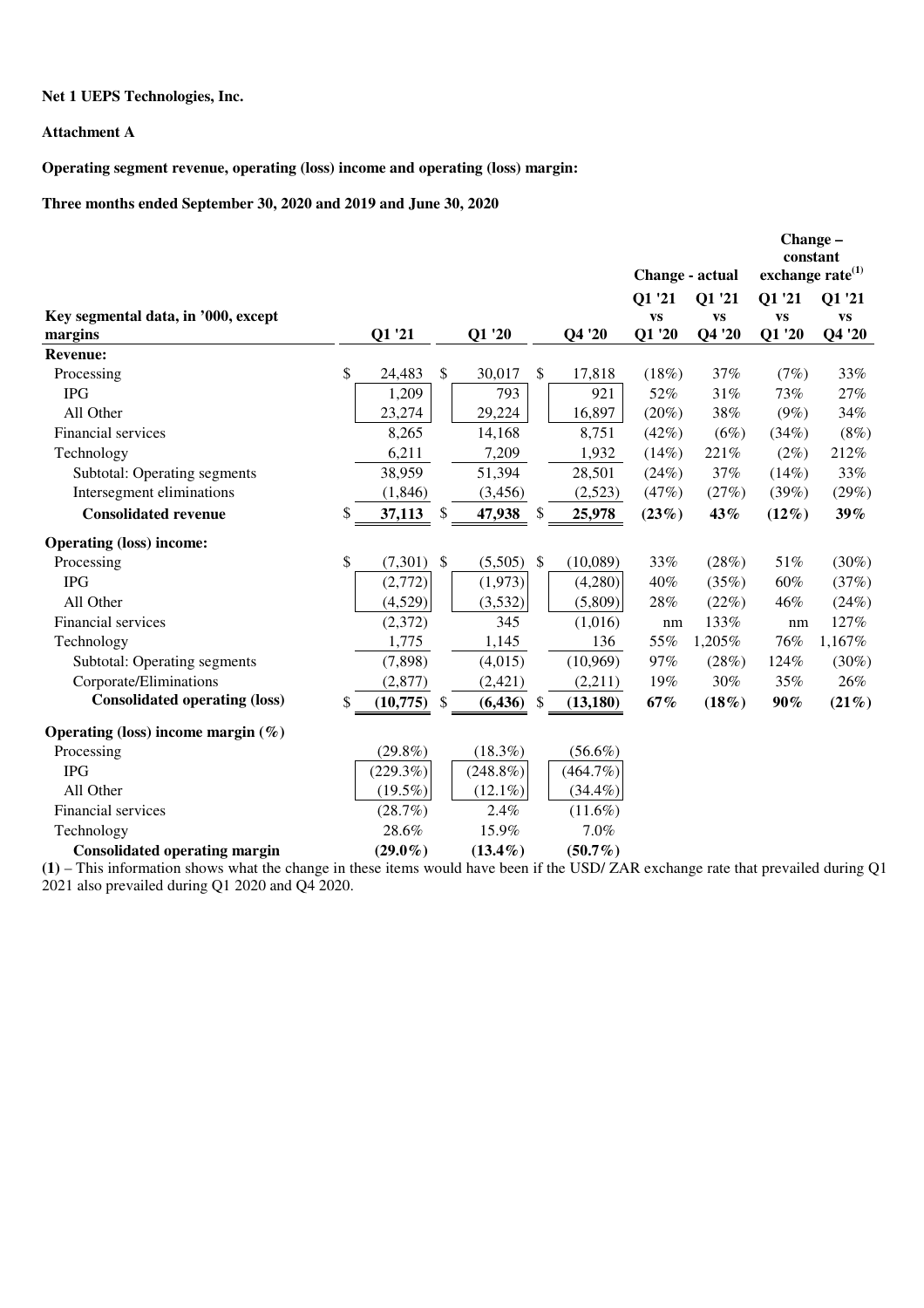# **(Loss) Earnings from equity-accounted investments:**

The table below presents the relative (loss) earnings from our equity-accounted investments:

|                                                        | Q1 2021             | Q1 2020   | $%$ change |
|--------------------------------------------------------|---------------------|-----------|------------|
| <b>Bank Frick</b>                                      | 481                 | (25)      | nm         |
| Share of net income                                    | 481                 | 119       | $304\%$    |
| Amortization of intangible assets, net of deferred tax |                     | (144)     | nm         |
| <b>DNI</b>                                             | \$<br>-             | \$<br>728 | nm         |
| Share of net income                                    |                     | 1,463     | nm         |
| Amortization of intangible assets, net of deferred tax | -                   | (466)     | nm         |
| Impairment                                             |                     | (269)     | nm         |
| Finbond                                                | (19, 461)           | 491       | nm         |
| Share of net (loss) income                             | (2,617)             | 491       | nm         |
| Impairment                                             | (16, 844)           |           | nm         |
| Other                                                  | (157)               | (131)     | 20%        |
| (Loss) earnings from equity-accounted investments      | \$<br>$(19,137)$ \$ | 1.063     | nm         |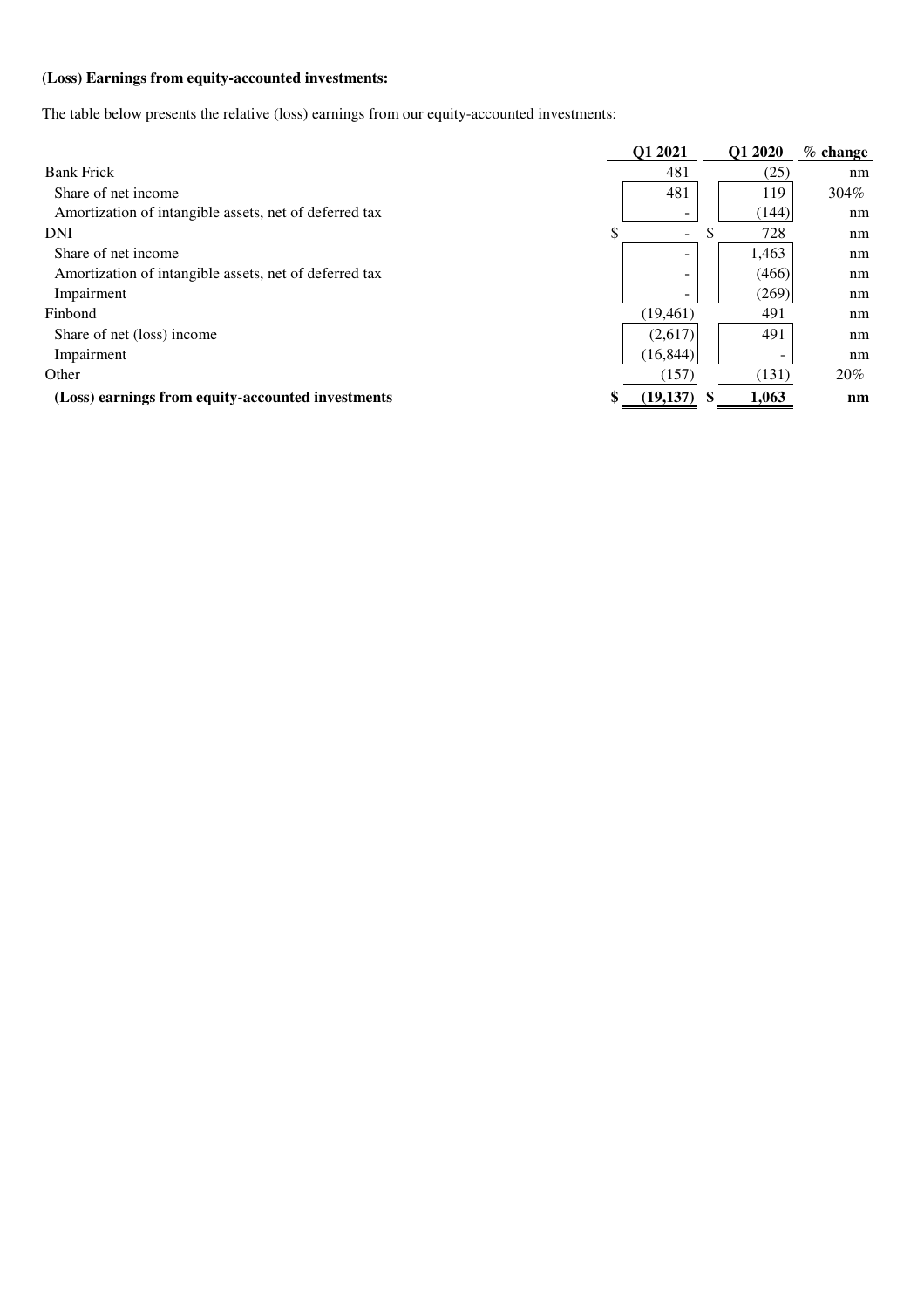**Net 1 UEPS Technologies, Inc.** 

### **Attachment B**

# **Reconciliation of GAAP operating loss to EBITDA loss and adjusted EBITDA loss:**

## **Three months and year ended September 30, 2020 and 2019**

|                               | Three months ended<br>September 30, |          |
|-------------------------------|-------------------------------------|----------|
|                               | 2020                                | 2019     |
| <b>Operating loss - GAAP</b>  | (10,775)                            | (6, 436) |
| Depreciation and amortization | 923                                 | 1,324    |
| Negative EBITDA               | (9,852)                             | (5,112)  |
| <b>Transaction costs</b>      | 30                                  | 806      |
| <b>Adjusted EBITDA (loss)</b> | (9,822)                             | (4,306)  |

**Reconciliation of GAAP net loss and loss per share, basic, to fundamental net loss and loss per share, basic:** 

## **Three months ended September 30, 2020 and 2019**

|                                                                                               | Net (loss) income<br>(USD '000) |                 | (L)PS, basic<br>(USD) |                | Net (loss) income<br>(ZAR'000) |                  | (L)PS, basic<br>(ZAR) |                |
|-----------------------------------------------------------------------------------------------|---------------------------------|-----------------|-----------------------|----------------|--------------------------------|------------------|-----------------------|----------------|
| <b>GAAP</b>                                                                                   | 2020<br>(28,958)                | 2019<br>(4,392) | 2020<br>(0.51)        | 2019<br>(0.08) | 2020<br>(485, 735)             | 2019<br>(64,791) | 2020<br>(8.50)        | 2019<br>(1.14) |
| Impairment of equity method<br>investment                                                     | 16,844                          |                 |                       |                | 281,729                        |                  |                       |                |
| Reversal of deferred taxes related to<br>impairment of equity method                          |                                 |                 |                       |                |                                |                  |                       |                |
| investment<br>Stock-based compensation charge                                                 | (1,353)<br>399                  | 387             |                       |                | (22, 633)<br>6,693             | 5,709            |                       |                |
| Intangible asset amortization, net                                                            | 59                              | 1,413           |                       |                | 990                            | 20,835           |                       |                |
| <b>Transaction costs</b><br>Intangible asset amortization, net<br>related to equity accounted | 30                              | 806             |                       |                | 503                            | 11,890           |                       |                |
| investments                                                                                   |                                 | 610             |                       |                |                                | 8,999            |                       |                |
| Fundamental                                                                                   | (12,979)                        | (1,176)         | (0.23)                | (0.02)         | (218, 453)                     | (17,358)         | (3.82)                | (0.31)         |